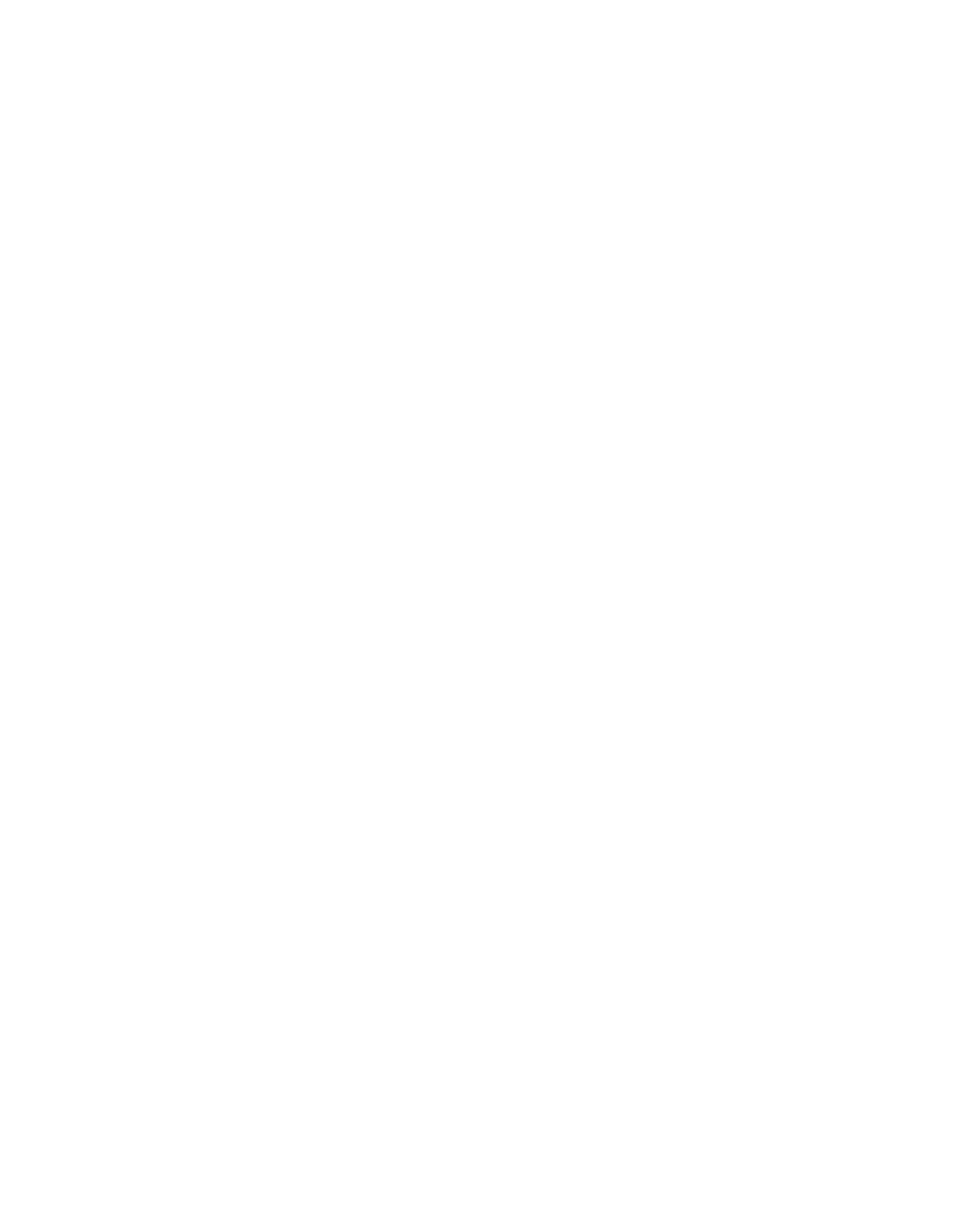# **GENERAL STATUTORY IM PLEMENTATION**

#### **OVERVIEW**

In calendar year 2017, the Commission met 6 times in regularly scheduled sessions. During its meetings, the Commission considered issues related to all areas of its statutory mandate: financial disclosure, conflict of interest, lobbyist disclosure and conduct restrictions, local government ethics laws, school board ethics regulations, advisory opinions, enforcement matters, employee training, lobbyist training and public information activities.

The State Ethics Commission, as directed in General Provisions Article § 5-205, administers the provisions of the Public Ethics Law; creates and provides forms for each document required by the Public Ethics Law; retains as a public record each document filed with the Commission for at least four years after receipt; periodically reviews the adequacy of public ethics laws; reviews financial disclosure statements and lobbyist activity reports filed in accordance with the Public Ethics Law and notifies the filers of any identified omissions or deficiencies; and publishes information that explains the provisions of the Law.

#### **ADVICE ACTIVITIES**

The State Ethics Commission is responsible for interpreting the Public Ethics Law. Sections 5-301 through 5-303 of the Public Ethics Law authorize the State Ethics Commission to issue formal advisory opinions in response to requests from officials, employees, lobbyists, and others who are subject to the Public Ethics Law. Formal opinions generally follow an appearance before the Commission by the requestor, are published in the Maryland Register, and are accessible electronically through the Division of State Documents in COMAR Title 19A. Section 5-301 of the Public Ethics Law and the Commission's regulations in COMAR 19A.01.02.05 also authorize the staff and the Commission to provide informal advice. The Commission and its staff provide informal advice in many forms, including letters, emails, and phone calls.

During its thirty-eight years of existence, the Commission has issued 500 formal opinions. These opinions not only advise the public of the Commission's interpretation of the Public Ethics Law, but also guide the Commission and its staff in providing informal advice. In light of this large body of interpretive decisions, in recent years the Commission and its staff primarily have provided advice informally. This process allows the Commission and its staff to deliver more timely advice, which has been important in light of the steady increase in advice requests. There were no formal opinions issued in 2017, continuing a trend that has seen no formal opinions issued since 2012.

The Commission's informal docket, initiated in 2002, logs requests for informal advice submitted to the staff or Commission. The docket captures more complex matters (requiring research, consultation with other staff members, etc.) which come to the staff's attention by way of letters, telephone calls, email or "walk in" requests for advice. The Commission and its staff provided informal advice in the following subject areas during calendar years 2015 through 2017: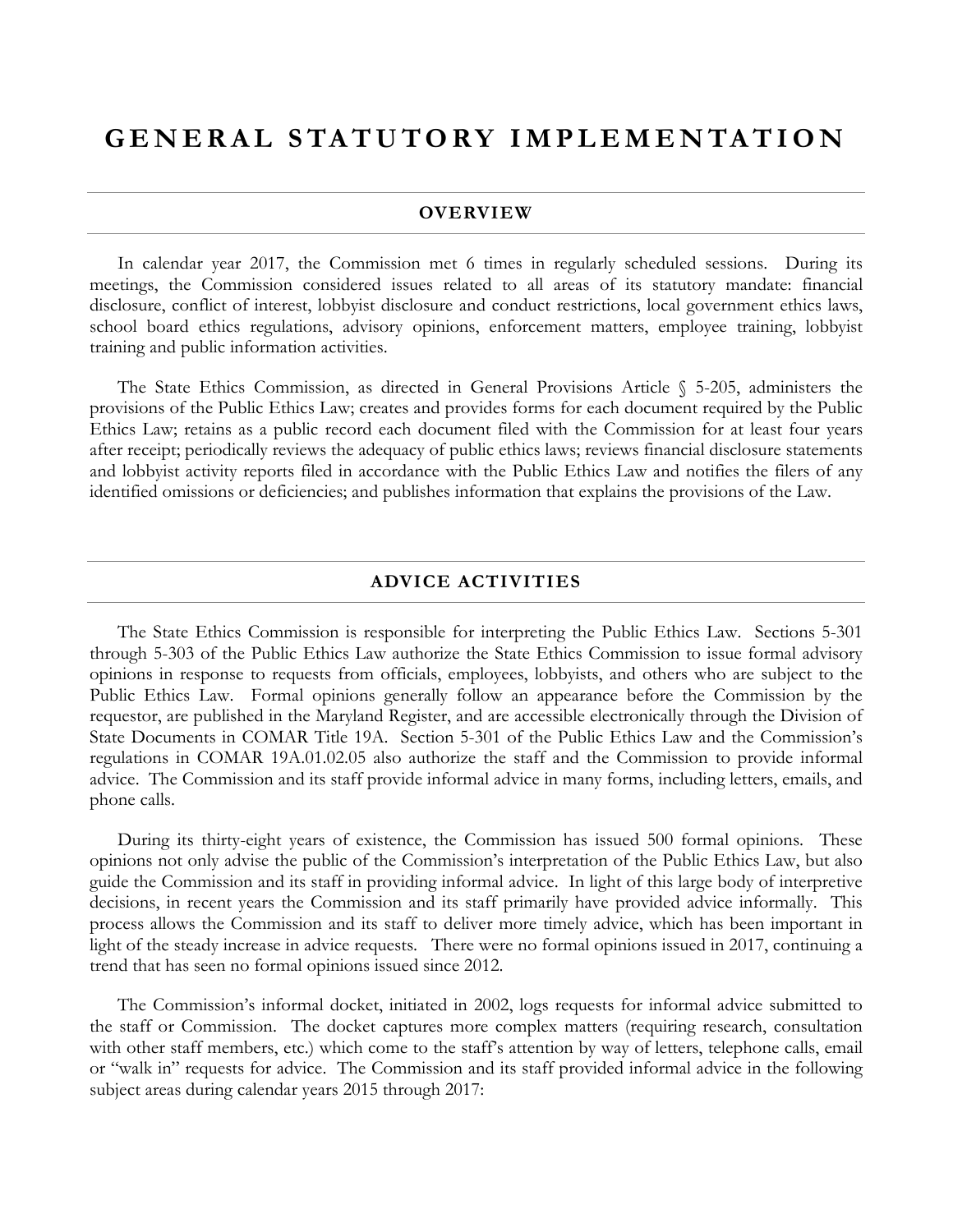| <b>SUBJECT MATTER OF THE ADVICE</b>                                              | 2017 | 2016 | 2015 |
|----------------------------------------------------------------------------------|------|------|------|
| Lobbying Registration, Reporting and Conduct                                     | 3    | 4    | 6    |
| Secondary Employment Advice                                                      | 381  | 298  | 290  |
| Participation Advice                                                             | 25   | 17   | 29   |
| Post-Employment Advice                                                           | 55   | 54   | 53   |
| <b>Gift Questions</b>                                                            | 33   | 50   | 58   |
| Other (Financial Interest, Prestige, Procurement,<br>and Freedom of Information) | 44   | 48   | 57   |
| Total                                                                            | 541  | 471  | 503  |

The number of informal matters addressed in 2017 continued to trend higher. The Commission staff has worked hard to encourage employees and officials to take a proactive approach to dealing with ethics matters, preferring to address issues before they become enforcement matters. As the above table indicates, the largest number of matters addressed dealt with State employees seeking outside or secondary employment. The chart below shows the distribution of secondary employment advice requests by agency in 2017:



The 39 "other agency" secondary employment requests came from 21 additional, different State agencies.

The informal docket does not include routine advice on matters that the Commission's Executive Director, General Counsel, Assistant General Counsel, and Staff Counsel are able to immediately resolve through telephone calls, emails, and in-person discussions on a daily basis. It also does not include the Commission staff assisting individuals with electronic filing or training or other general inquiries concerning the Public Ethics Law and access to public information.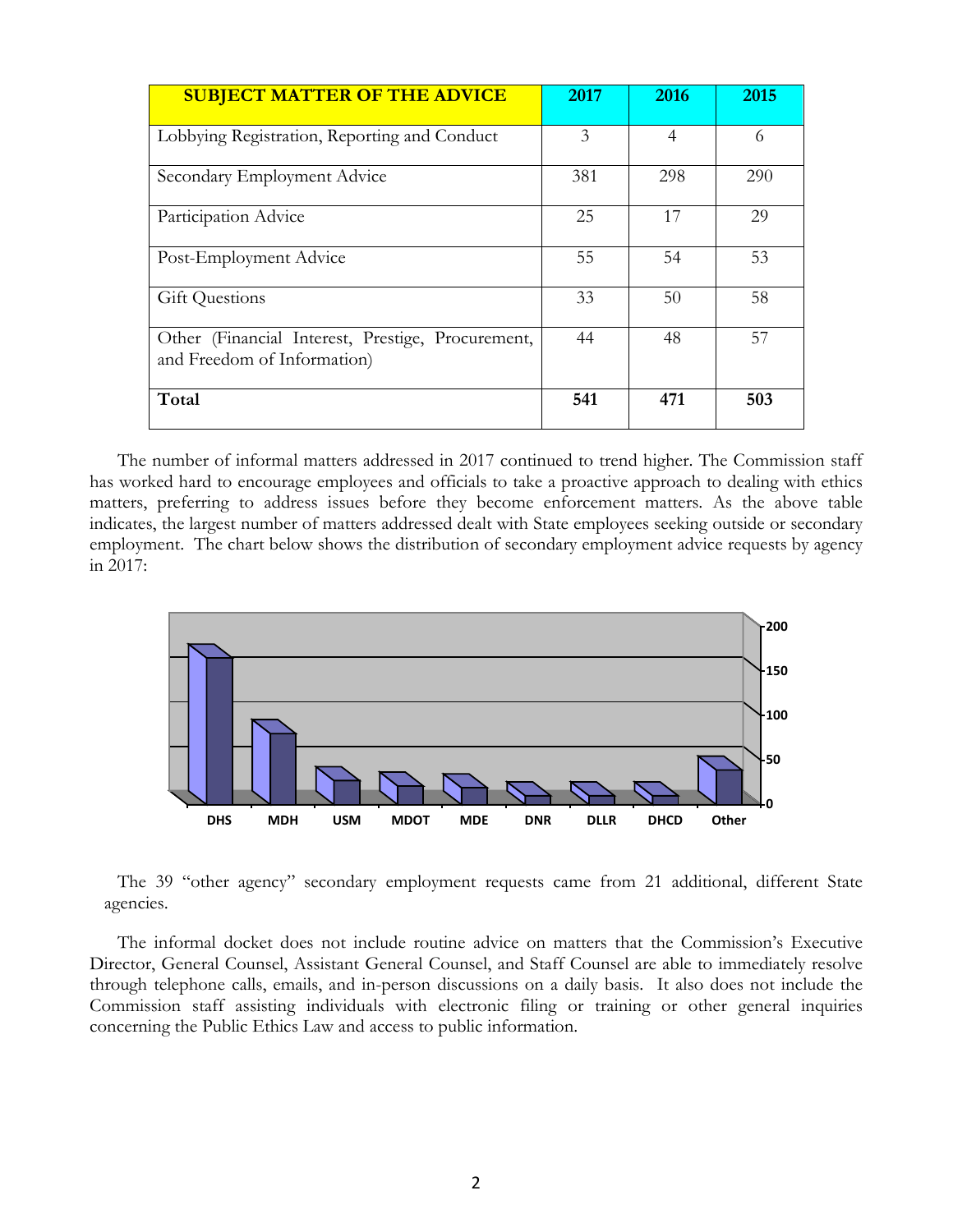#### **UNIVERSITY OF MARYLAND PUBLIC-PRIVATE PARTNERSHIP EXEMPTIONS**

The Public-Private Partnership Act, which is codified in § 5-525 of the Public Ethics Law, allows the University System of Maryland (USM) to grant to present and former university officials or employees, and under certain circumstances to specific officials (designated as a chancellor, vice chancellor, president or vice president of a public senior higher educational institution) exemptions from certain of the conflict of interest provisions of the Public Ethics Law when engaged in research or development activities. Research or development is defined to include the development or marketing of university-owned technology, the acquisition of services of an official or employee by an entity for research and development purposes, or participation in State economic development programs. The exemption does not extend to the Ethics Law's gift and prestige of office restrictions. The institution granting the exemption is required to have adopted procedures conforming to the requirements of the Ethics Law, to maintain the exemption as a public record, and to file a copy with the State Ethics Commission.

The Law requires each governing board to report quarterly to the Governor, the Legislative Policy Committee of the General Assembly and the State Ethics Commission the number of exemptions approved. Records filed by the institutions with the Commission reflect a total of 532 faculty exemptions granted by the university presidents between 1996 and 2016. During calendar year 2017, USM institutions reported an additional 117 individual faculty member exemptions to the Commission. The 2017 exemptions were from the following institutions:

| <b>INSTITUTION</b>                                 | Number of<br><b>Exemptions</b> |
|----------------------------------------------------|--------------------------------|
| Towson University                                  | $\mathcal{D}_{\mathcal{L}}$    |
| University of Maryland Baltimore                   | 24                             |
| University of Maryland Baltimore County            | 4                              |
| University of Maryland College Park                | $\Omega$                       |
| University of Maryland University College ("UMUC") | 78                             |
| TOTAL FACULTY EXEMPTIONS                           | 117                            |

Of the 78 exemptions reported by UMUC, 75 resulted from employees who left employment with UMUC to accept employment with AccelerEd, a company created by UMUC Ventures.

### **FINANCIAL DISCLOSURE**

The financial disclosure program continued to identify individual employees and officials required to file, provide technical assistance to filers, and monitor compliance with the Law. In accord with Public Ethics Law § 5-103, the Commission reviewed a significant number of requests by various agencies to add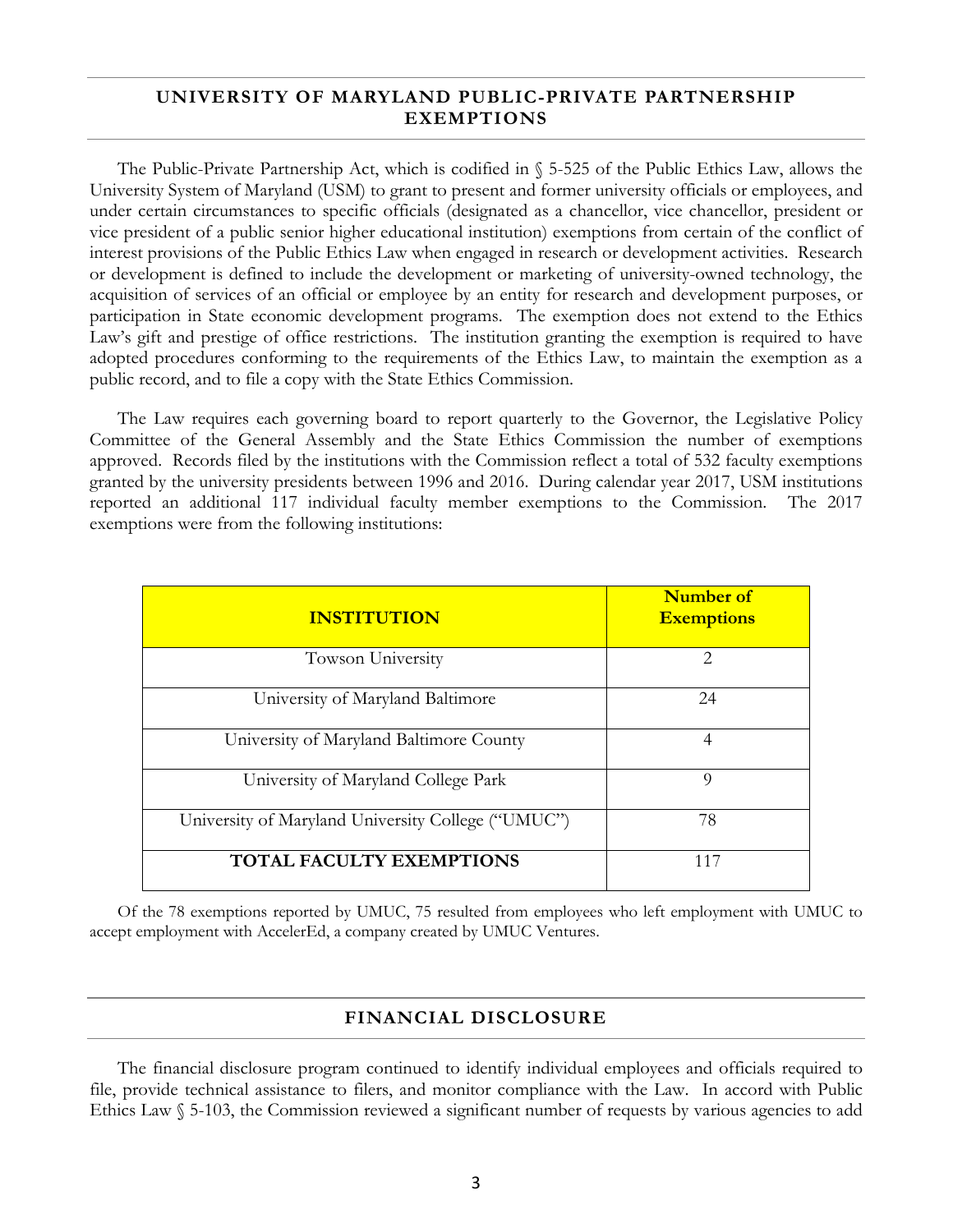positions to or delete positions from the financial disclosure filing list. The net result was an increase in the number of filers from 15,989 in 2016 to 16,437 in 2017.

Pursuant to Public Ethics Law §§ 5-103 and 5-209, the Commission made decisions regarding whether or not newly created boards and commissions met the Ethics Law's definition of "executive unit". These determinations are significant because members of executive units are subject to the Public Ethics Law, including both the conflict of interest and financial disclosure filing requirements. The Commission also considered and acted upon requests by a number of boards and commissions for exemptions from the requirement to file financial disclosure statements. The Commission continues to see a substantial increase in the number of boards, commissions, task forces, and technical advisory groups created by the General Assembly.

The basic financial disclosure statement filed by most individuals who are determined to be public officials is referred to as Form #1. Individuals who are public officials only as the result of their participation on boards or commissions are required to file a limited financial disclosure statement (Form #2). Legislators are required to file a more extensive disclosure statement (Form #19). The Commission staff conducts compliance reviews of financial disclosure statements and notifies filers of identifiable errors or omissions, and it pursues enforcement actions against those who fail to file. During 2017, the Commission staff reviewed over 12,600 financial disclosure statements.

The electronic administrative tool permits the staff to quickly review electronically submitted statements, compare them to previously filed electronic statements, notify filers by email of any omissions or questions raised by the statements and maintain copies of those notifications in the filers' electronic records. The emails become attached to the electronic files, and a record is therefore compiled of statements, inquiries and responses. Filers may also electronically file amendments if required. Communication with filers, for the most part, is through email, which also saves the Commission substantial supply and postage costs. A change to the Law that was enacted in the 2017 Legislative Session and became effective on October 1, 2017 eliminated any exceptions to the requirement that financial disclosure statements be filed electronically. Consequently, there are no more paper filers.

#### **LOBBYIST DISCLOSURE AND REGULATION**

The lobbying year runs from November  $1<sup>st</sup>$  to October  $31<sup>st</sup>$  of the following year. The Public Ethics Law requires a regulated lobbyist to register separately for each entity that engages the regulated lobbyist for lobbying purposes. During the lobbying year ending October 31, 2017, 3,392 lobbying registrations were filed with the Commission. Those registrations were submitted by 680 lobbyists on behalf of 1,516 employers. This represents a decrease of 11 registrations from the 3,403 filed by October 31, 2016.

The following table summarizes lobbying expenditures for the last three lobbying years:

| <b>EXPENDITURES REPORTED BY LOBBYISTS</b>                                           |            |            |            |
|-------------------------------------------------------------------------------------|------------|------------|------------|
| <b>Type of Expenditure</b>                                                          | 10/31/2017 | 10/31/2016 | 10/31/2015 |
|                                                                                     | S          | \$         |            |
| B-1: Meals and beverages for officials or employees<br>or their immediate families. | 39,122     | 19,746     | 20,510     |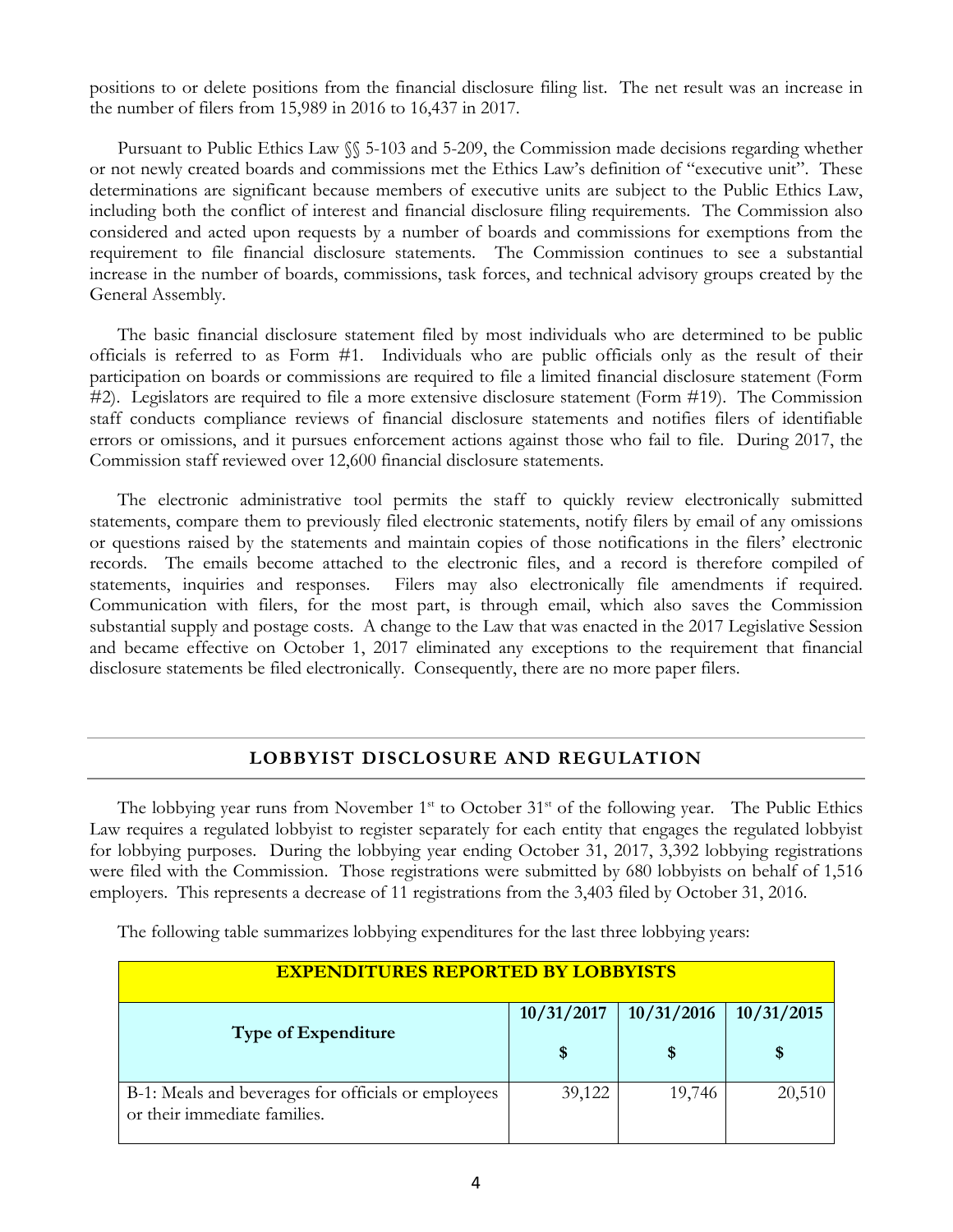| <b>Type of Expenditure</b>                                                                                                                                                                                                           | 10/31/2017  | 10/31/2016  | 10/31/2015  |
|--------------------------------------------------------------------------------------------------------------------------------------------------------------------------------------------------------------------------------------|-------------|-------------|-------------|
|                                                                                                                                                                                                                                      | \$          | \$          | \$          |
| B-2: Special events, including parties, dinners,<br>athletic events, entertainment, and other functions<br>to which all members of the General Assembly,<br>either house thereof, or any standing committee<br>thereof were invited. | 2,006,460   | 1,797,761   | 2,271,694   |
| B-3: Food, lodging, and scheduled entertainment of<br>officials and employees and spouses for a meeting<br>given in return for participation in a panel or<br>speaking engagement at the meeting.                                    | 12,983      | 35,102      | 33,291      |
| B-4: Food and beverages at approved legislative<br>organizational meetings.                                                                                                                                                          | 7,614       | 6,461       | 1,186       |
| <sup>1</sup> B-5: Tickets or free admission to attend charitable,<br>cultural or political events where all members of a<br>legislative unit are invited.                                                                            | 320         | $\Omega$    | 3,195       |
| B-6: Gifts to or for officials or employees or their<br>immediate families (not included on B-1 through<br>$B-5$ ).                                                                                                                  | 18,111      | 9,557       | 9,517       |
|                                                                                                                                                                                                                                      |             |             |             |
| <b>SUBTOTAL OF ITEMS B-1 THROUGH B-6</b>                                                                                                                                                                                             | \$2,084,610 | \$1,868,627 | \$2,339,393 |
| B-7: Total compensation paid to registrant (not<br>including sums reported in any other section).                                                                                                                                    | 50,506,193  | 50,272,165  | 46,450,540  |
| B-8: Salaries, compensation and reimbursed<br>expenses for staff of the registrant.                                                                                                                                                  | 1,239,433   | 987,629     | 917,314     |
| B-9: Office expenses not reported in B-7 or B-8.                                                                                                                                                                                     | 831,690     | 661,486     | 828,067     |
| B-10: Cost of professional and technical research<br>and assistance not reported in items B-7 or B-8.                                                                                                                                | 319,717     | 360,062     | 176,991     |

#### **EXPENDITURES REPORTED BY LOBBYISTS**

<span id="page-6-0"></span> <sup>1</sup> While the 2017 entry for item B-5 of \$320 is unusual, the Commission notes that the two previous entries for item B-5 were also low (\$.00 in 2016). The Commission believes the best explanation is that costs of tickets and free admission are often tied to events described in categories B-1 and B-2 and incorporated as part of those costs rather than broken out individually in B-5. The Commission has no basis to suspect costs associated with tickets or free admissions are not being included in the total expenses reported by regulated lobbyists.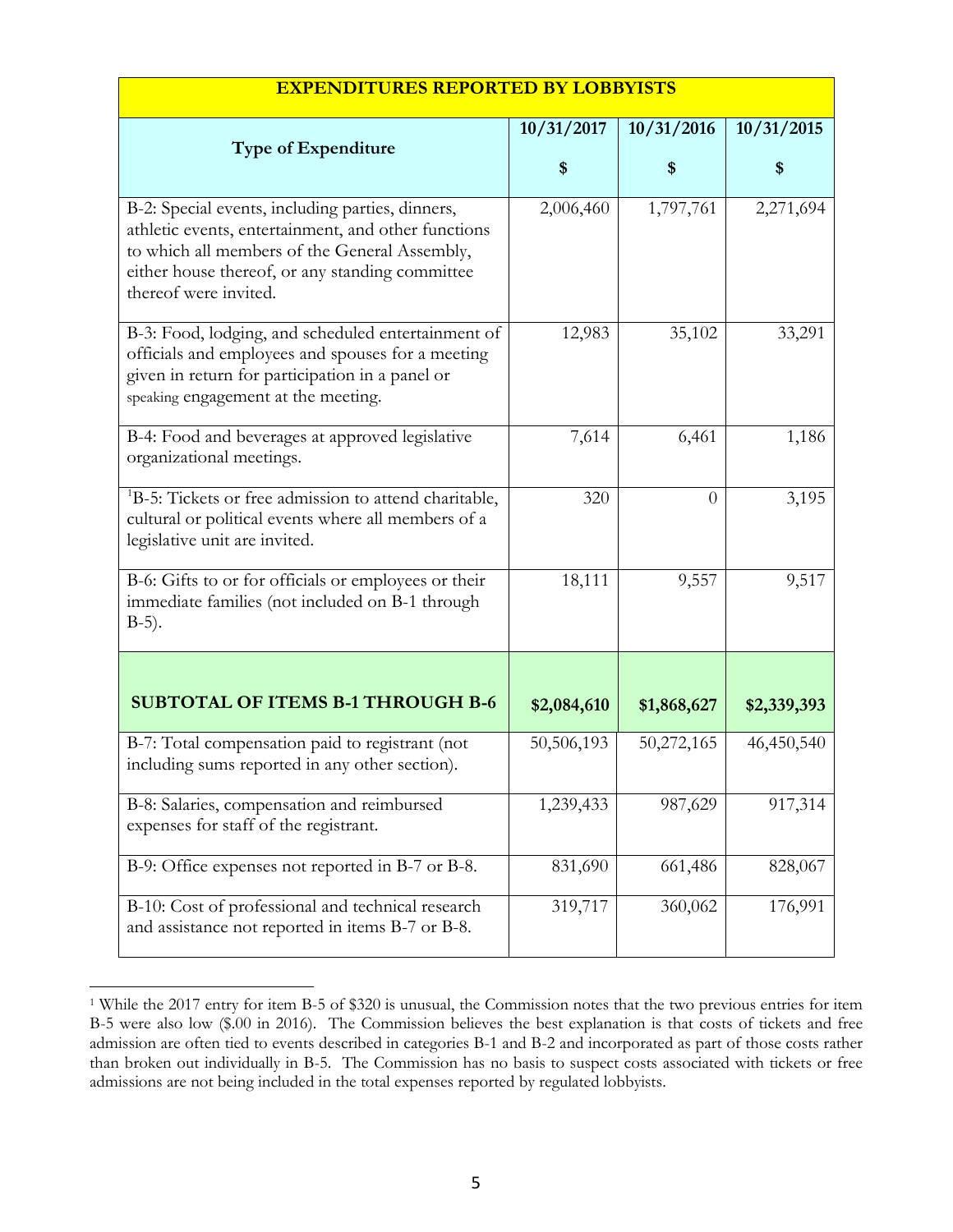| <b>EXPENDITURES REPORTED BY LOBBYISTS</b>                                                                               |              |              |              |
|-------------------------------------------------------------------------------------------------------------------------|--------------|--------------|--------------|
| <b>Type of Expenditure</b>                                                                                              | 10/31/2017   | 10/31/2016   | 10/31/2015   |
|                                                                                                                         | \$           | \$           | \$           |
| ${}^{2}B-11$ : Cost of publications which expressly<br>encourage persons to communicate with officials<br>or employees. | 2,120,459    | 420,135      | 460,118      |
| <sup>3</sup> B-12: Fees and expenses paid to witnesses.                                                                 | 43,788       | 4,865        | 1,775        |
| B-13: Other expenses.                                                                                                   | 524,606      | 560,483      | 538,903      |
| <b>TOTAL OF ITEMS B-1 THROUGH B-13</b>                                                                                  | \$57,670,496 | \$55,135.452 | \$51,713,101 |

#### **ENFORCEMENT ACTIVITIES**

There are two types of complaints, as that term is used in the Public Ethics Law and the Commission's regulations. The Public Ethics Law provides that any person may file a complaint with the Commission. Complaints filed with the Commission must be signed under oath and allege a violation of the Public Ethics Law by a person subject to the law. In addition, following investigation of independently obtained information, the Commission may issue a complaint on its own motion alleging Public Ethics Law violations. Enforcement inquiries and reviews are conducted by the Commission's Staff Counsel, with the assistance of two paralegals and a compliance officer. In 2017, Staff Counsel was also assisted by 4 interns.

The term "preliminary matters" describes those matters that have not yet reached the complaint stage. The Commission's enforcement procedures divide preliminary matters into two categories. All new matters are docketed as Preliminary Consideration Matters (A matters) and presented to the Commission for review to determine whether the matter merits staff inquiry or follow-up. Cases where the Commission determines that investigation is warranted are designated Preliminary Inquiry Matters (B matters).

In 2017, the Commission opened 38 A matters (Preliminary Consideration), including 18 conflict of interest matters, 12 lobbyist matters, 6 financial disclosure matters, and 2 training matters.

The Commission entered into 15 Late Filing Agreements with lobbyists during 2017, resulting in payments of \$6,370 to the Fair Campaign Finance Fund. The Commission closed 39 A matters in 2017,

<span id="page-7-0"></span> <sup>2</sup>Much of the 2017 increase in expenditures for this item derives from activity to address legislation on hydraulic fracturing.

<span id="page-7-1"></span><sup>3</sup>See Footnote 2.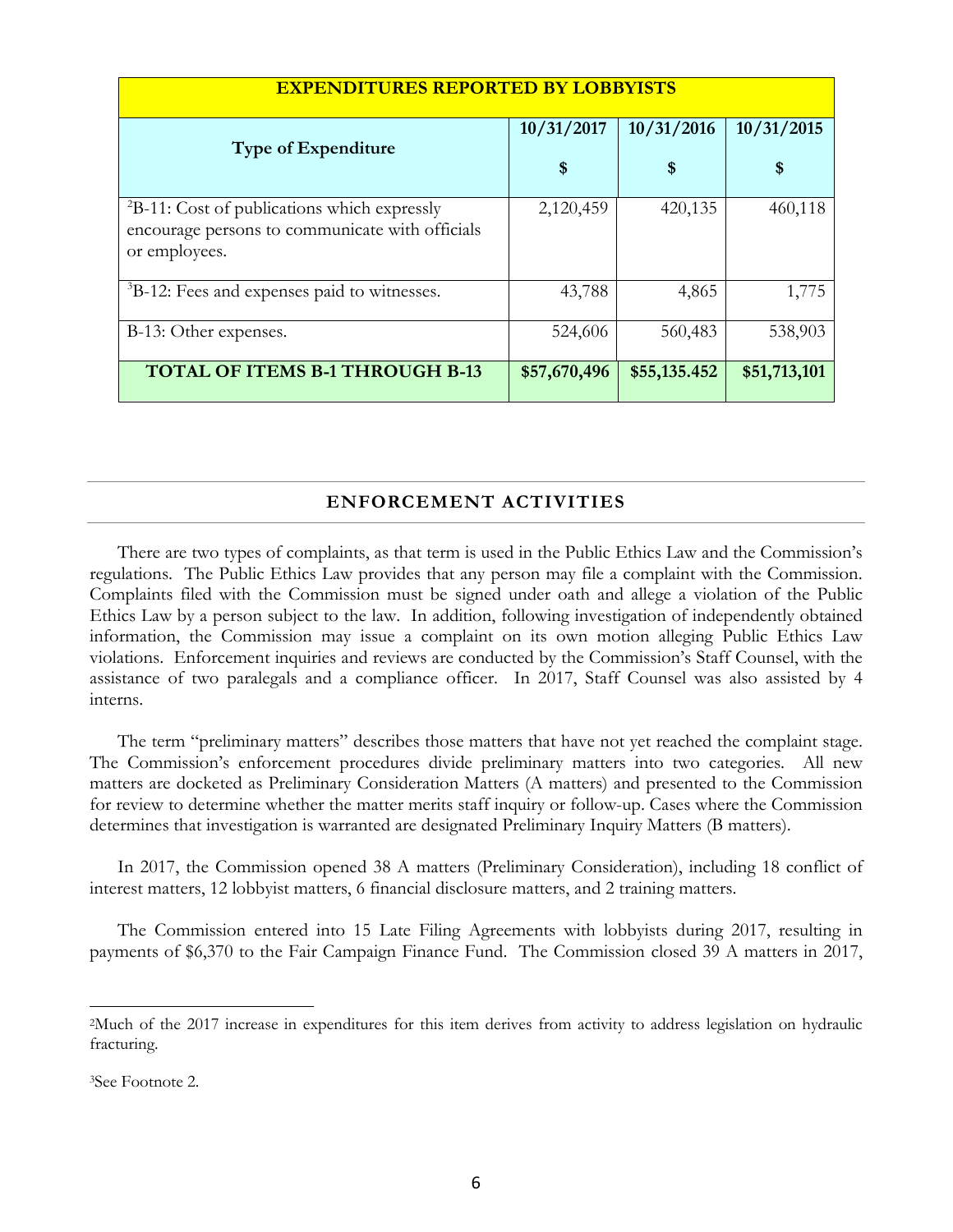including 1 matter carried over from 2016. (Note that at this preliminary stage, allegations of ethics violations against multiple parties may be grouped as a single matter; e.g. late filed lobbyist reports.)

The Commission opened 8 B matters (Preliminary Inquiry Matters) in 2017. All 8 involved conflicts of interest. In 2017, the Commission also closed 3 B Matters. The Commission issued a reprimand, through a Pre-Complaint Disposition Agreement, to an employee of the State Highway Administration for using his State email address and State title to correspond with individuals about matters that were unrelated to his State duties. The employee acknowledged that his actions violated the prohibition of  $\S$  5-506 against an employee using the prestige of their office for the private gain of themselves or others.

In calendar year 2017, the Commission issued 17 complaints, including complaints in 15 financial disclosure matters, 1 conflict of interest matter, and 1 lobbying matter. The Commission received \$1,500 as part of a Stipulation of Settlement Agreement entered into in 2016 by a former State's Attorney for Cecil County. The Commission closed 26 complaints in 2017, including 12 matters from 2016, and 4 matters from 2015.

All enforcement payments were deposited in the Fair Campaign Finance Fund and cannot be used by the Commission. The Commission assessed a total of \$7,870 in enforcement penalties in 2017.

Following a successful audit that occurred in 2016 of Lobbyist Activity Reports, the Commission approved Staff Counsel's request that the audit continue annually. In 2017, 52 Activity Reports filed by lobbyists for the period of November 1, 2017 to April 30, 2017 were selected for audit. The Public Ethics Law requires that lobbyists report compensation and other expenditures by filing Activity Reports. Gen'l. Prov. § 5-705. The Commission is required to review each report filed with it as part of its duties under the Public Ethics Law. Gen'l. Prov.  $\S$  5-205(a)(5)(i). Lobbyists must retain each "…account, bill, receipt, book, paper, or other document[s] necessary to substantiate..." their Activity Reports and affiliated reports for 3 years after the reports are filed. Gen'l. Prov.  $\sqrt{5}$ -409(a-b). Each lobbyist, with reasonable notice from the Commission, shall make those documents available to the Commission for inspection. Gen'l. Prov. § 5-409(c). This last section provides the Commission with the authority to audit Activity Reports and other associated reports by inspecting supporting documentation. Lobbyists will be advised that the audits will be occurring and of the documentation they will be required to provide if they are selected for an audit. After Activity Reports for the period of November 1, 2017 to April 30, 2018 are filed, the Commission staff will randomly select no less than 20 Lobbyists and meet with them to review the documentation which supports their reports. Staff Counsel will then ask the lobbyists to provide any necessary amendments. Lobbyists who fail to respond to the audit will be subject to enforcement action. [4](#page-8-0)

#### **LOCAL GOVERNMENT ETHICS LAWS**

The Public Ethics Law charges the Commission with ensuring that local governments and school boards implement laws/regulations consistent with the requirements imposed on them in the State law. The Commission, however, has no role in administering those laws/regulations once it determines they are

<span id="page-8-0"></span> <sup>4</sup> The primary purpose of the audits, which are performed on randomly-selected lobbyists, is to confirm that the information reported by them is accurate and supported by the records they maintain. The random nature of the process, which is conveyed to all lobbyists in advance, encourages them to ensure accuracy in the information they provide and to maintain the proper documentation to support their reports.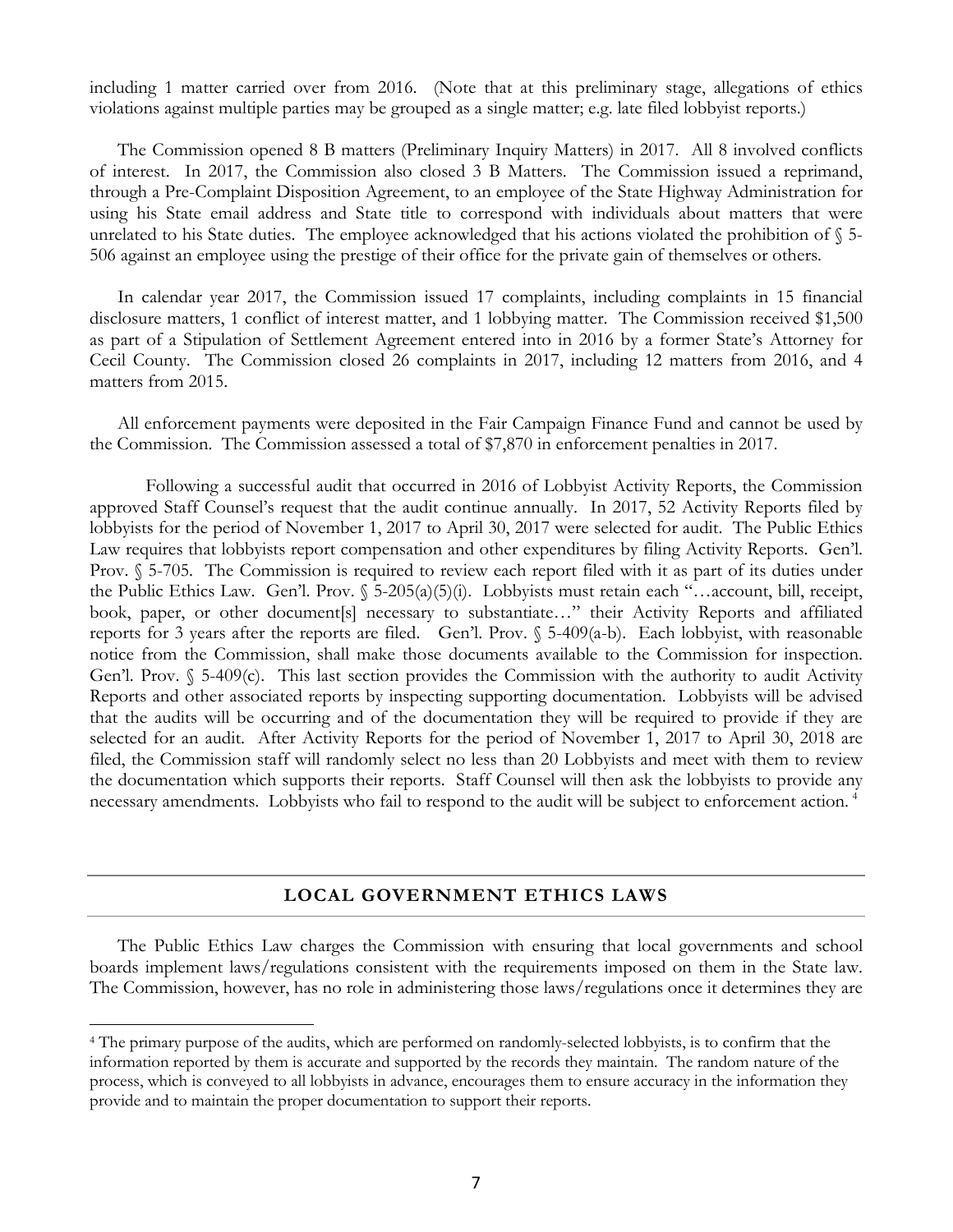in compliance with the State's requirements. That responsibility belongs to the local governments and school boards.

During 2017, the Commission's Executive Director, General Counsel, and Assistant General Counsel participated in numerous phone discussions with county and local ethics officials, as well as their representative associations. The conversations addressed questions relating to conflicts of interest, financial disclosure and lobbying and the adoption of local laws/regulations to ensure compliance with enhanced requirements imposed on elected local officials and school board members by the General Assembly in legislation enacted in 2010<sup>[5](#page-9-0)</sup>. The Commission received thirty new written requests for advice from local governments and boards of education and staff continued its review of the ethics ordinances and policies of local governments and boards of education for compliance with the Public Ethics Law and the Commission's regulations. The Commission staff continued to work with several jurisdictions that previously submitted draft laws, but had not yet received Commission approval. In 2017, the Commission continued to review, give advice, and approve draft ordinances or revisions to previously approved local ethics ordinances from counties and municipalities. The Commission has approved ethics policies from all twenty-four boards of education. While local governments must submit to the Commission an annual certification of compliance, the Ethics Law contains no such certification requirement for local boards of education.

The Public Ethics Law and the Commission's regulations authorize the Commission to exempt a municipality from the requirement to adopt an ethics law, or to modify the provisions applicable to a municipality, if the Commission determines an exemption or modification to be warranted based upon the size of the municipality. Commission regulations (19A.04.03.03) require the Commission to review the status of all municipal exemptions and modifications at the end of each decennial census to determine if those that were previously granted are still appropriate. The review for the 2010 census was undertaken at the end of 2013 and the beginning of 2014. No additional exemptions/modifications were granted in 2017.

The Commission issued no new Public Notices in 2017, but four Public Notices for noncompliance with the requirements of Subtitle 8 of the Public Ethics Law continue from previous years. Public Notices are posted on the Commission's website at<http://ethics.maryland.gov/local-government-public-notices/> and set forth the issues for each jurisdiction related to noncompliance with the State requirements. Public Notices currently exist for the City of Gaithersburg, the Town of Hampstead, the Town of Mount Airy and the City of Westminster. The Town of Chesapeake Beach and Carroll County, both of which had been previously issued Public Notices, had laws approved for compliance with the Public Ethics Law in the past year.

Finally, the Commission also received and reviewed three reports from Montgomery County and two reports from Prince George's County regarding the special land use ethics disclosure reports required in those jurisdictions (See §5-833 through §5-845).

<span id="page-9-0"></span> <sup>5</sup>It should be noted that as a result of a number of changes made to the Public Ethics Law (by the Public Integrity Act of 2017), most if not all local governments and boards of education are required to make changes to their local ordinances and policies in order to comply with the State Law requirements.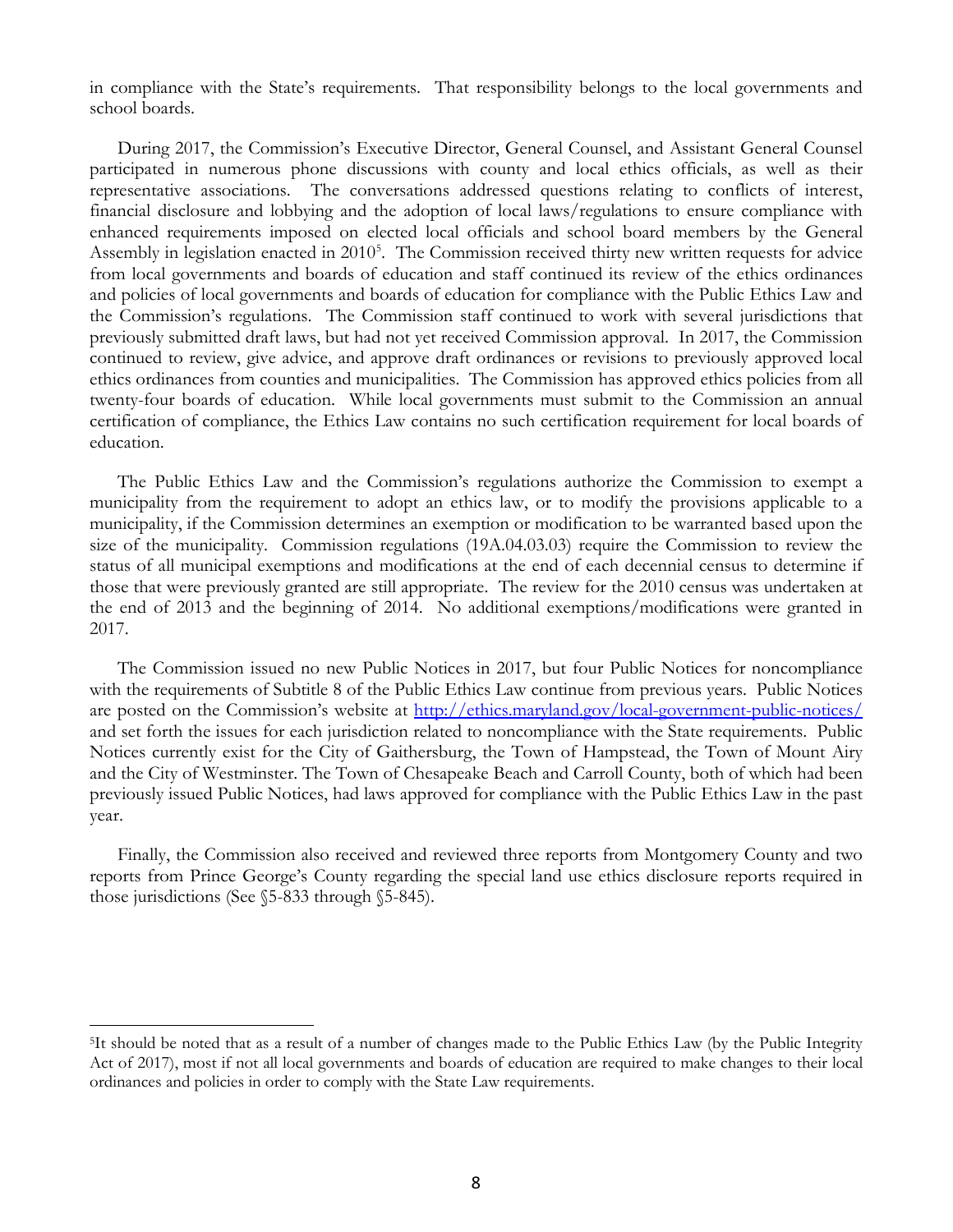#### **EDUCATIONAL AND INFORMATIONAL ACTIVITIES**

The Commission staff has been active in providing formal training to State employees, lobbyists and local jurisdictions. The training has involved advising and assisting employees, officials, candidates and lobbyists on completion of forms, and providing training related to the conflict of interest provisions of the Public Ethics Law. The Commission staff has assisted local government and school board officials in drafting their ethics laws and regulations and provided technical advice to local government ethics commissions.

The Public Ethics Law requires new financial disclosure filers (i.e. public officials) to receive 2 hours of Ethics Law training (§ 5-205(d)) within 6 months of becoming filers. Over 1,300 public officials and state employees took the conflicts of interest training online during calendar year 2017.

In addition to the basic training provided to new financial disclosure filers, the staff regularly responds to requests from various State entities for general ethics training and other, specifically focused training. The staff conducted 11 general ethics training programs for agencies, boards and commissions, attended by 270 State employees and public officials, addressing conflicts of interest and the financial disclosure requirements. The Commission staff also conducted 33 training sessions addressing conflict of interest issues attended by an additional 1,232 State employees, public officials, members of the public and special interest groups. The total number of individuals who attended general ethics and conflict of interest training was 1,502.

In accordance with § 5-205(e) of the Public Ethics Law, which requires the State Ethics Commission to provide a training course for regulated lobbyists and prospective regulated lobbyists at least twice each year, the Commission staff conducted 3 lobbying training programs attended by 20 regulated lobbyists. In addition, a total of 316 regulated lobbyists took the mandated training online during calendar year 2017. The lobbying training focuses on electronic filing, the general lobbying conduct prohibitions in the Law, and reporting requirements.

The State Ethics Commission has become increasingly reliant on its website. The Commission's home page allows users to access the Commission's Annual Reports, special explanatory memoranda, and other information. The Commission's electronic filing for lobbyists and financial disclosure filers may be accessed from the website, and all Commission forms may be downloaded from the home page. In 2016 the Commission introduced a significantly upgraded "public search" option that allows the user, through the Commission's website, to search for and sort the information reported by lobbyists regarding their registrations and expenditures.

# **2017 LEGISLATION REPORT & RECOMMENDATI ONS**

The State Ethics Commission proposed one departmental bill for the 2017 Session of the General Assembly. The bill, Senate Bill 18 (which was enacted), simply made financial disclosure requirements for bi-county commission members and applicants consistent with those of all other filers and consistent with actual practice.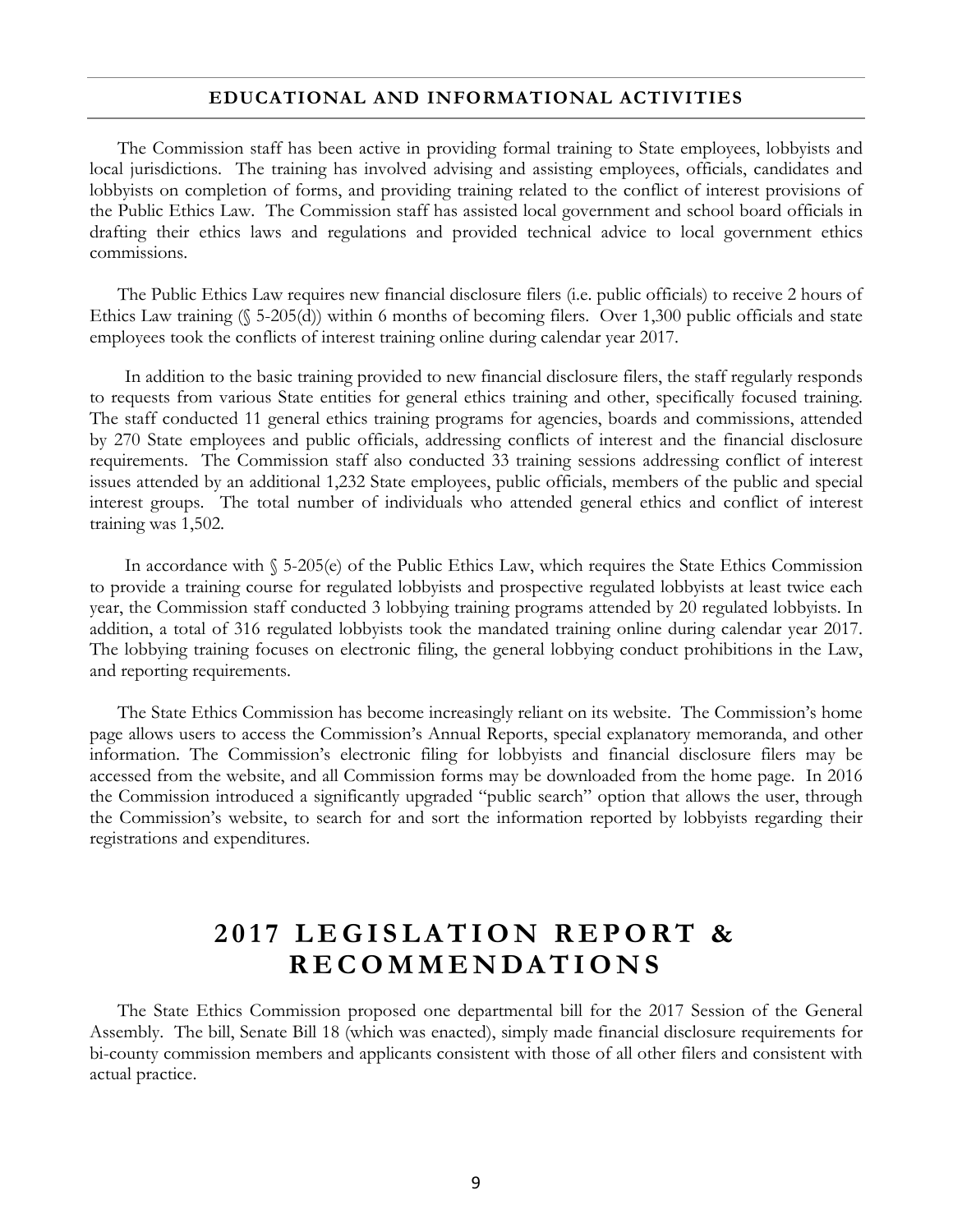## **PROPOSED CHANGES TO CONFLICT OF INTEREST PROVISIONS**

The Commission has reviewed the conflict of interest provisions of the Public Ethics Law and suggests that the General Assembly consider the following issues:

- Like legislators, legislative staff should be prohibited from lobbying for one legislative session after leaving their State employment.
- The law prohibiting misuse of confidential information by current officials and employees should be extended to include the misuse of confidential information acquired during State service by former officials and employees.
- The provisions relating to honoraria should be amended to clearly identify the types of honoraria that may be accepted, as well as the circumstances under which honoraria may be accepted.

## **PROPOSED CHANGES TO LOBBYING PROVISIONS**

The Commission supports modifying the lobbying provisions of the Public Ethics Law in the following manner:

- Section 5-709 requires lobbyists to report the total cost of a meal or reception to which all members of a legislative unit are invited. The current requirement may inadvertently inflate the actual amount spent on lobbying legislators when both legislators and non-legislators are invited. The Commission recommends that the General Assembly amend this provision by limiting the reporting requirement to the costs associated with the legislative invitees only.
- Section 5-704 permits a regulated lobbyist to file a registration form with the Commission electronically, but does not mandate electronic filing. The Commission also provides an electronic filing system which permits, but does not mandate, the filing of lobbyist activity reports pursuant to § 5-705. Electronic filing of registration forms and activity reports is quick, easy, avoids delays in the registration and reporting processes, and eliminates the requirement for a Commission staff member to manually input the information into the Commission's database (which is necessary when reports are filed on paper so the information is available for viewing in the public records portion of the Commission's website). Data entry by Commission staff adds an extra layer to the process which also increases the possibility of error. The Commission recommends legislation to require electronic filing of registration forms and activity reports, as was enacted in 2014 in the case of financial disclosure reports.

### **PROPOSED CHANGES TO FINANCIAL DISCLOSURE PROVISIONS**

None at this time.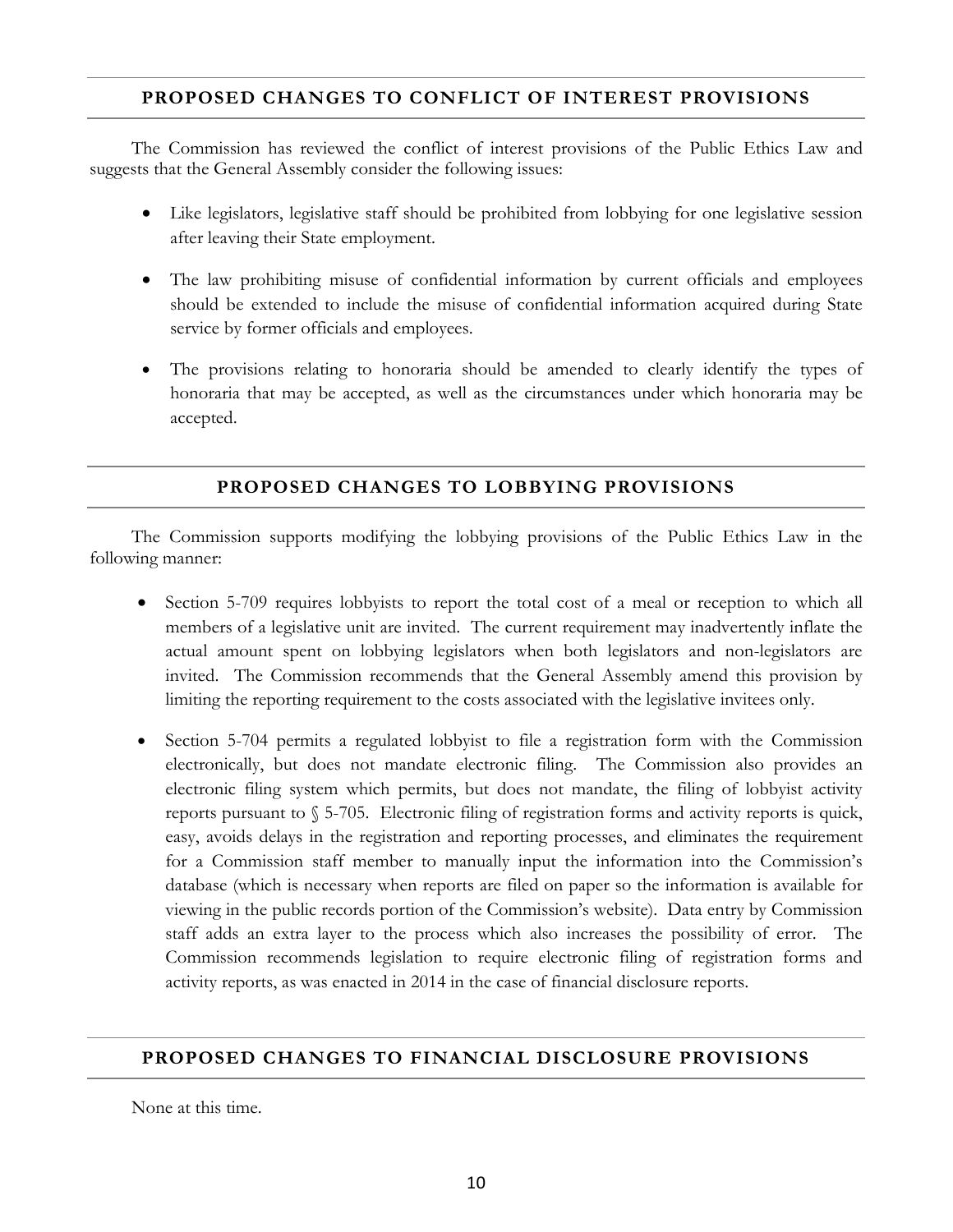### **PROPOSED CHANGES TO ENFORCEMENT PROVISIONS**

The Commission and its staff continually review the Public Ethics Law in order to determine if the administration and enforcement are consistent with the intent of the law and the mission of the Commission.

• The Law currently authorizes the Commission to impose a fine not exceeding \$5,000 for each violation of the Public Ethics Law by a regulated lobbyist. However, with respect to State employees and public officials, the Commission must request a court to assess fines of \$5,000 per violation. Providing the Commission with authority to directly assess civil penalties against State employees and public officials would offer a formal alternative to expensive and extended court proceedings and would give the Commission equal authority in setting sanctions on conflict of interest and financial disclosure issues as it presently has with regard to lobbying violations. All fines assessed by the court are sent to the General Fund. Penalties, fines, and fees assessed by the Commission are paid to the Fair Campaign Financing Fund.